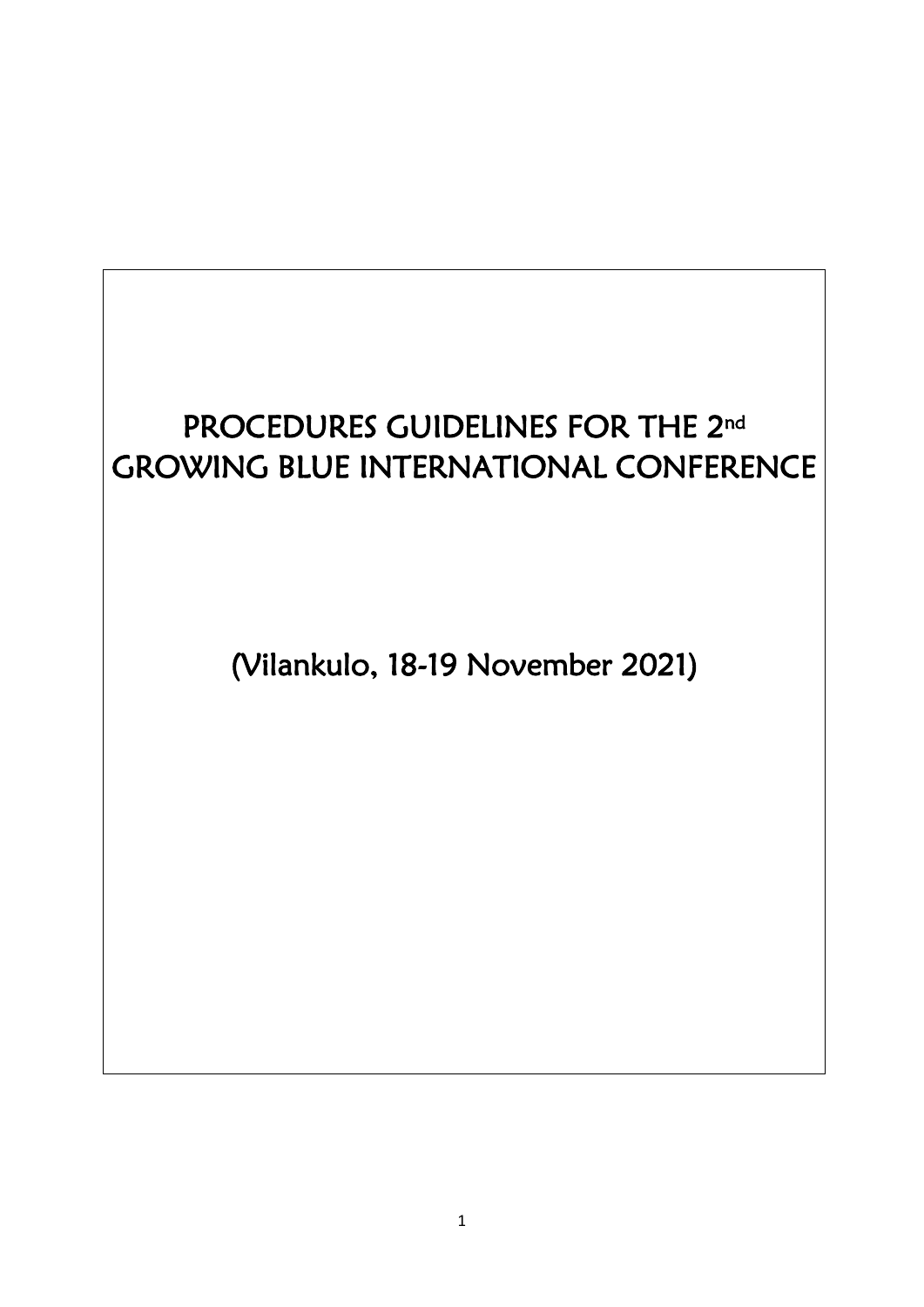## **Table of Contents**

| $\mathbf{1}$ . |  |
|----------------|--|
| 2.             |  |
| 3.             |  |
| 4.             |  |
| 5.             |  |
| 6.             |  |
| 7.             |  |
| 8.             |  |
| 9.             |  |
| 10.            |  |
| 11.            |  |
| 13.            |  |
| 14.            |  |
| 15.            |  |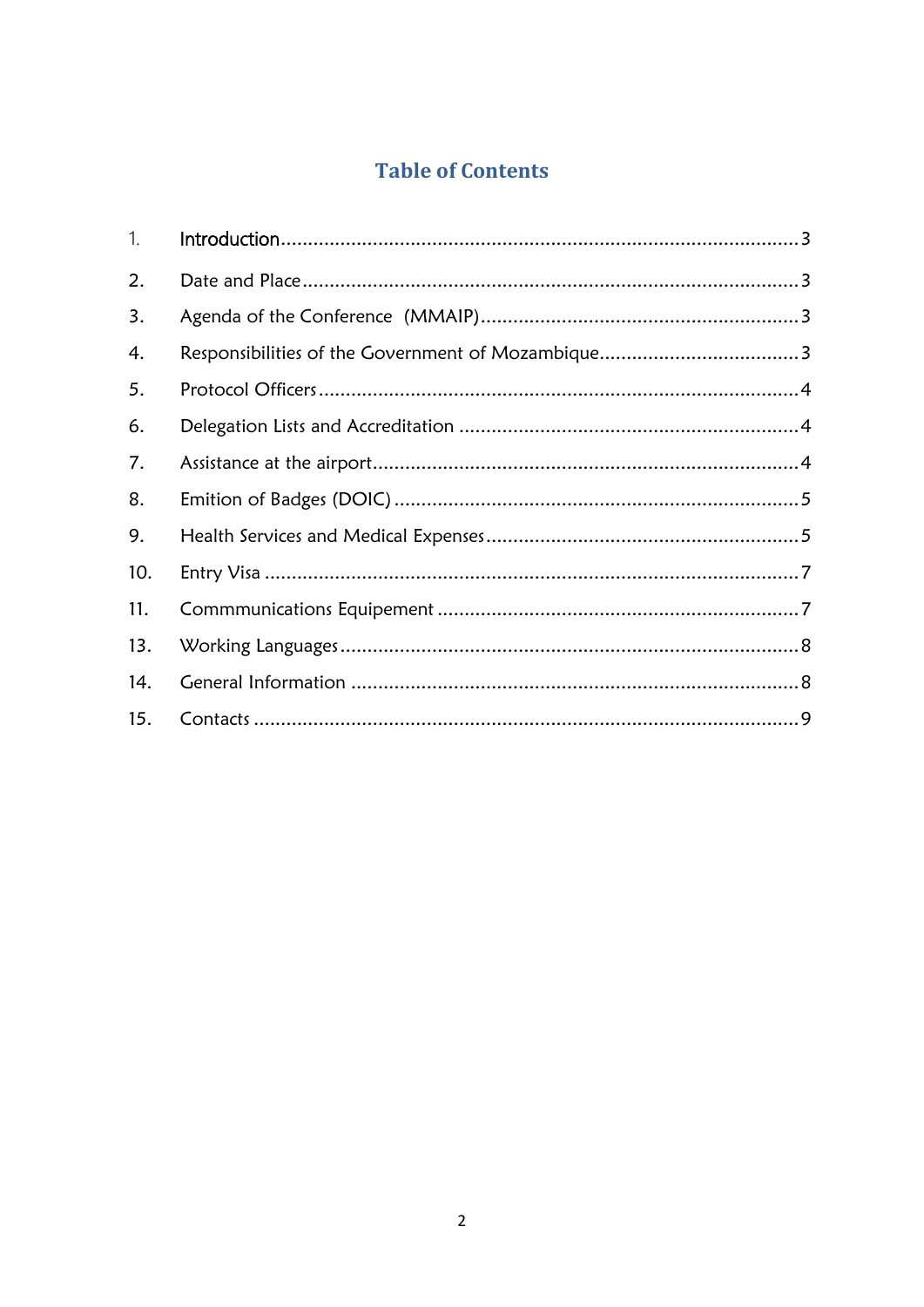#### <span id="page-2-0"></span>1. Introduction

The purpose of this Guide is to make relevant information available to guests and participants of the 2<sup>nd</sup> Growing Blue International Conference. The guide covers aspects on organization, security, accreditation, accommodation and transport for delegates.

#### <span id="page-2-1"></span>2. Date and Place

The Second International Conference Growing Blue will take place on November 18th and 19th, 2021, in Vilankulo, Inhambane Province, Republic of Mozambique.

### <span id="page-2-2"></span>3. Agenda of the Conference (MMAIP)

#### November 18th

- $\triangleright$  Opening Session
	- $\circ$  Presidential Level (format: 1 + 5);
	- $\circ$  Ministers Level (format: 1 + 2)
	- $\circ$  Ambassador Level (format: 1 + 1);
- Meeting/Panel/Session (format: 1+1);

#### November 10th

- Meeting/Panel/Session (format: 1+1);
- $\triangleright$  Meeting/Panel/Session (format: 1 + 1).
- **►** Closing Session

#### <span id="page-2-3"></span>4. Responsibilities of the Government of Mozambique

The Government of the Republic of Mozambique created the Interministerial Commission for Major National and International Events (CIGENI in its Portuguese acronym) which will guarantee all the logistics aspects related to organization, security, accommodation and transport.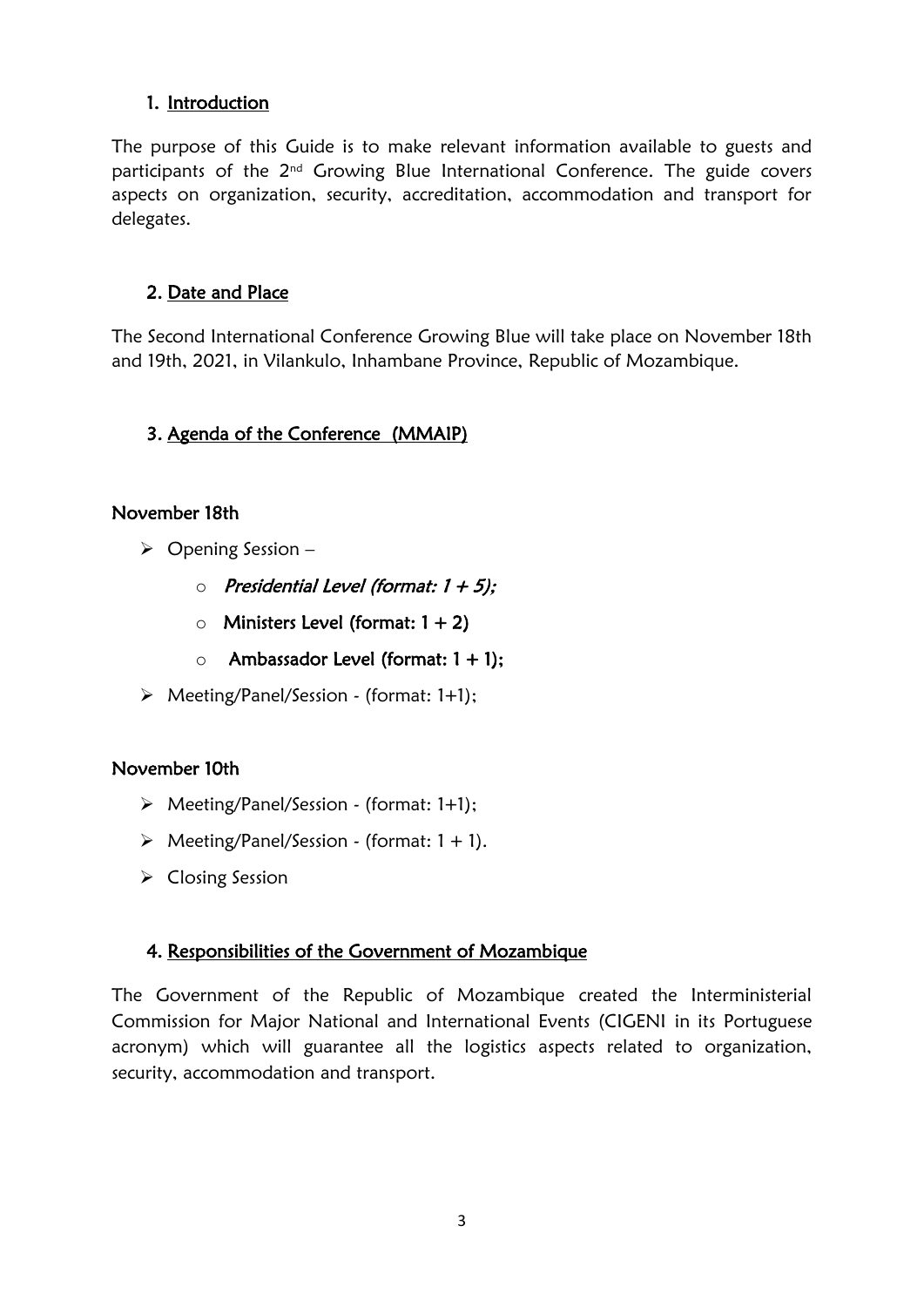### <span id="page-3-0"></span>5. Protocol Officers

Protocol Officers will be seconded to assist delegations and other participants to the Conference, from the moment of their arrival until their departure.

#### <span id="page-3-1"></span>6. Delegation Lists and Accreditation

#### 6.1. Delegation Lists

Foreign delegations participating in the International Conference must submit the following data by November 11, 2021:

- Delegation Members List;

- Arrival and departure flights dates and times;
- List of members of the Press;

The information requested above must be channeled to:

Ministry of the Sea, Inland Waters and Fisheries

Fax: +258 21 302528

Email: info@growingblueconference.gov.mz

Maputo

or

Ministry of Foreign Affairs and Cooperation

Fax: +258 21 327020

Email: minec@minec.gov.mz

Maputo

### <span id="page-3-2"></span>7. Assistance at the airport

- $\triangle$  Delegations wishing to come to Mozambique on private planes must submit overflight and landing requests to the Ministry of Foreign Affairs and Cooperation, providing the following aircraft details, well in advance, before arrival in the country:
	- $\checkmark$  Type of aircraft:
	- $\checkmark$  Aircraft registration;
	- $\checkmark$  Aircraft call sign;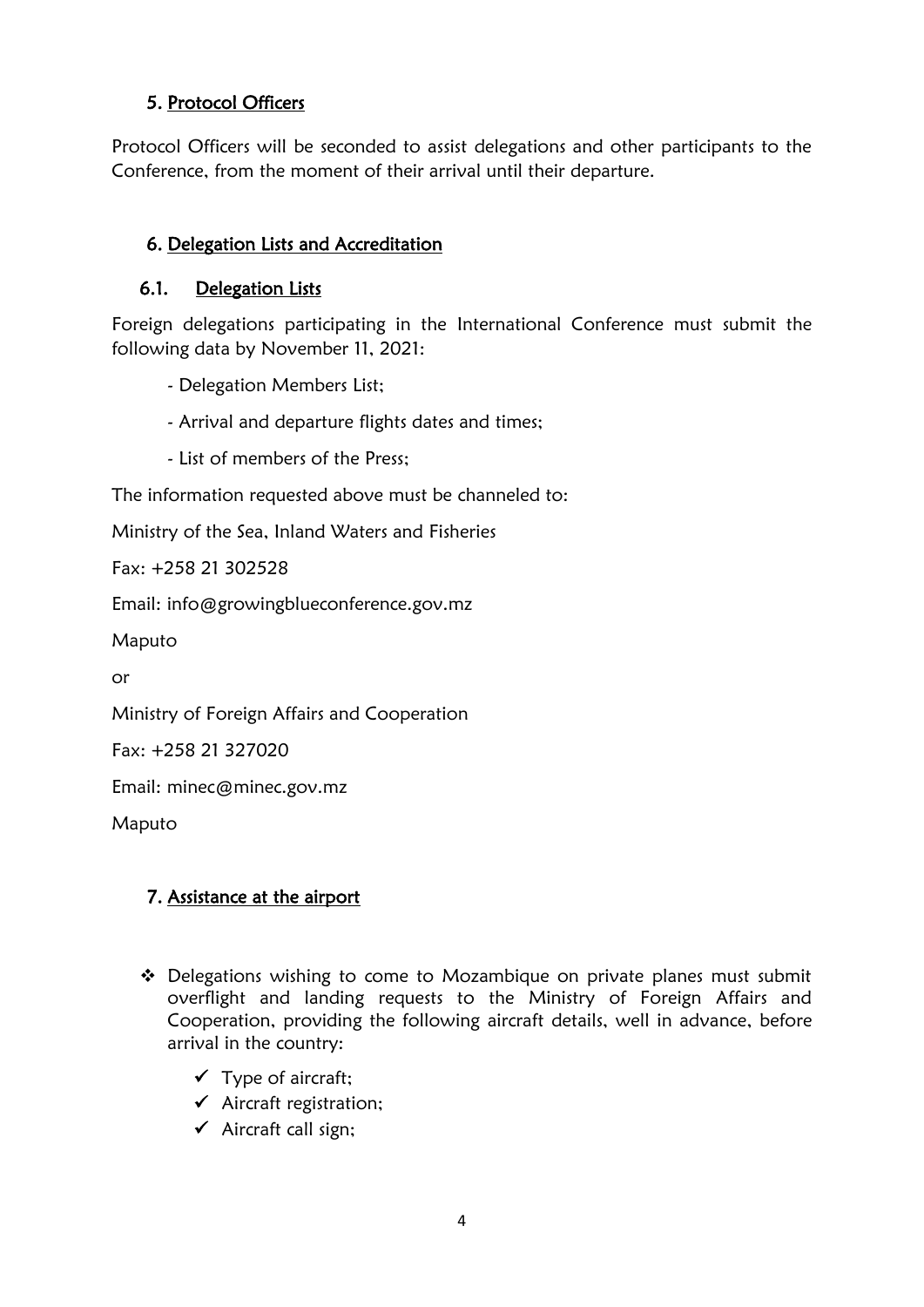- $\checkmark$  Nationality of the carrier:
- Operator/owner;
- $\checkmark$  Aircraft color:
- $\checkmark$  Crew related data.
- At Maputo International Airport, as well as at Vilankulo International Airport, a personalized counter with the words "Crescendo Azul" will be made available, which will serve to support all delegates who will participate in the Conference;
- $\div$  All members of the delegations will be assisted by Protocol Officials of the Government of the Republic of Mozambique during their arrival, both on private and commercial flights;
- Delegates' baggage must be collected by themselves and with the assistance of the Protocol Officers of the Government of Mozambique.

### <span id="page-4-0"></span>8. Emition of Badges (DOIC)

Each Delegation must send to the Ministry of Foreign Affairs and Cooperation-Office of the State Protocol, the list of participants who will be part of the delegation. The list will be submitted to the Sub-Committee on Security and Accreditation, which will verify the data and print the access card (badges) of each participant, by comparing the data on the list provided by the delegations.

#### 8.1. Delievery of Badges

A Focal Point of each delegation must be indicated to collect the produced cards. Upon collection, the person responsible will sign a delivery term, stating the number of cards issued to the respective delegation.

#### <span id="page-4-1"></span>9. Health Services and Medical Expenses

#### 9.1. Health Care

\* As with all international travel, it is strongly recommended that delegates are adequately covered by international health insurance during their stay in Mozambique.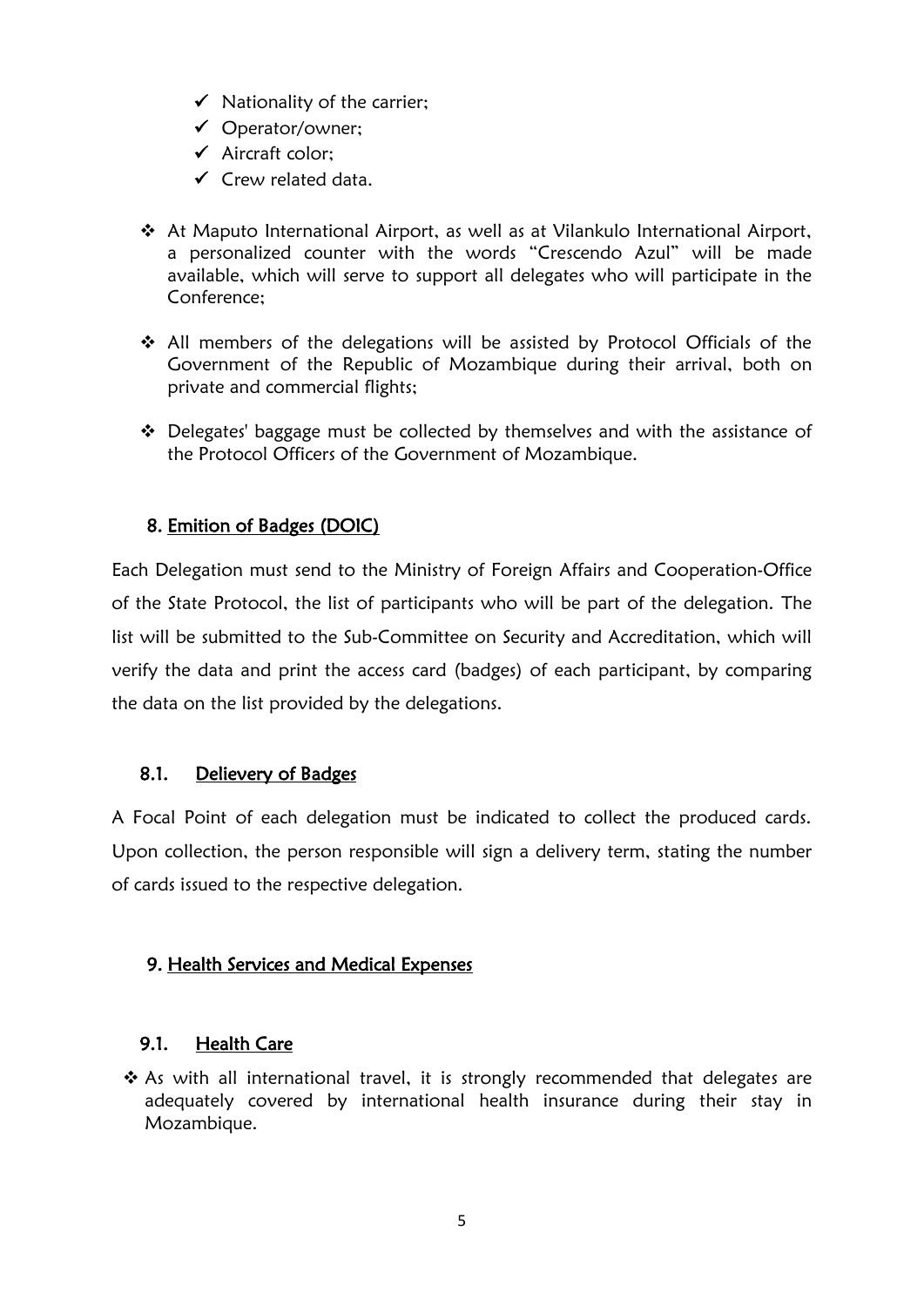- \* The Government of the Republic of Mozambique will provide emergency medical services to all delegates and guests attending the Second Growing Blue Conference. Mobile emergency facilities will be available on site
- Medical coverage provided by the Host Government will be strictly limited to emergencies.
- $\cdot$  The cost of any routine appointments (including prescriptions) will be covered by participants or their insurance.
- $\cdot$  In the event that a delegate is taking any routine medication, it is recommended that they take a sufficient supply of prescribed medication with them.
- Vilankulo District Hospital is the Public Hospital of reference.
- Conference Onsite Health Services will be available to provide information on accessing private health care.

#### 9.2. Vaccinations

 Participants must present a Certificate of Vaccination against Yellow Fever (Yellow Card) and against Ebola (for people from affected areas) upon arrival at Maputo International Airport.

#### 9.3. Health Protocol in the Context of the COVID-19 Pandemic

- All international delegates must provide proof of a Polymerase Chain Reaction (PCR) test with a negative SARS-COV-2 test, carried out in the country of origin in the last 72 hours prior to departure. Each delegation should designate a focal point for health issues.
- All Conference participants must strictly comply with COVID-19 prevention and control protocols, including the use of masks and/or visors during the event, regular hand washing with soap and water and disinfection with 70% alcohol , social distance of at least 1.5 meters, cough etiquette and not sharing personal utensils.
- $\cdot$  Daily temperature screening will be carried out at the entrance to the meeting place, as well as at the various points included in the event's itinerary, for all delegates and other users;
- $\cdot$  A physical distance of at least 1.5 meters between delegates in the meeting rooms and at the meal venue will be guaranteed;
- The availability of individual hand sanitizer dispensers will be ensured for all delegates and other users at the various points included in the event's itinerary;
- \* The constant disinfection of surfaces in meeting rooms will be ensured;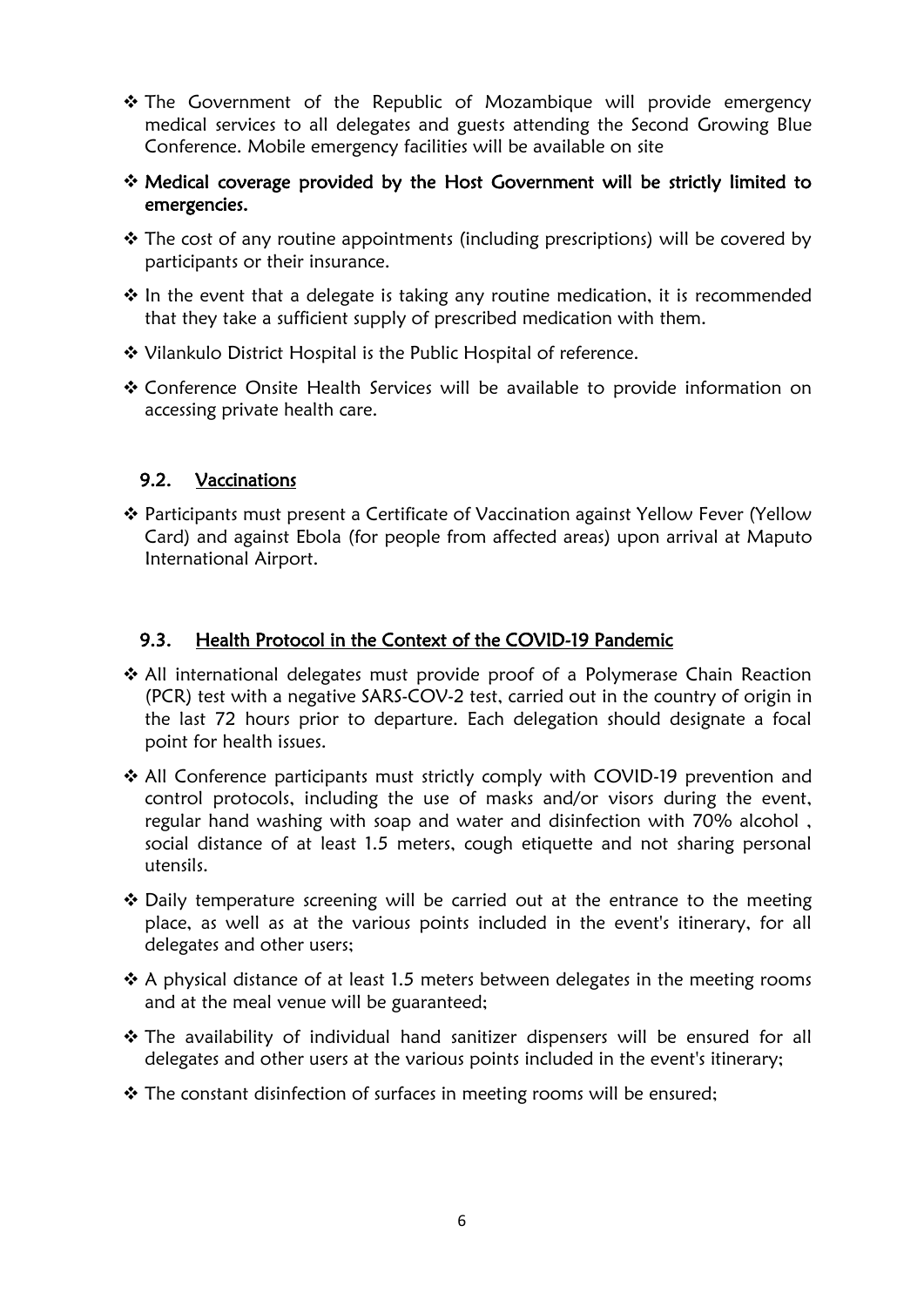$\triangle$  A health team will remain in place at the Conference to respond to suspected cases of COVID-19 and any other health needs.

#### 9.4. SARS-COV-2 Polymerase Chain Reaction (PCR) test for Return

- ❖ A team will be available at the venue to carry out the SARSCOV-2 Polymerase Chain Reaction (PCR) test;
- $\cdot$  Sample collection for testing must be done 48 hours before the return date;
- ❖ The cost of the test will be borne by each delegate.

### <span id="page-6-0"></span>10. Entry Visa

- Entry Visas, for potential participants who are nationals of countries outside the SADC region or countries without visa suppression agreements with the Republic of Mozambique, must be obtained from the Mozambican Diplomatic and Consular Representations abroad;
- $\cdot$  In cases where it is not possible to obtain entry visas in advance, they will be issued on arrival at Maputo International Airport or at Vilankulo Aerodrome, where a special migration service will be created for this purpose;
- Delegates who apply for visas at Maputo International Airport or Vilankulo Airport must notify the Ministry of the Sea, Inland Waters and Fisheries or the Ministry of Foreign Affairs and Cooperation in due time through an Official Note Verbale

#### <span id="page-6-1"></span>11.Commmunications Equipement

Delegations introducing radiocommunication devices in Mozambique must obtain prior authorization through a diplomatic channel, under the cover of a Note Verbale, no later than November 11, 2021. The following information must be included: Type of Equipment, Serial Number of Communication Equipment and Frequencies. These devices must be declared upon arrival.

#### 12. Press

\* The Delegations must send the list of press officers who wish to cover the Conference to the Ministry of Foreign Affairs and Cooperation, filling in the attached form;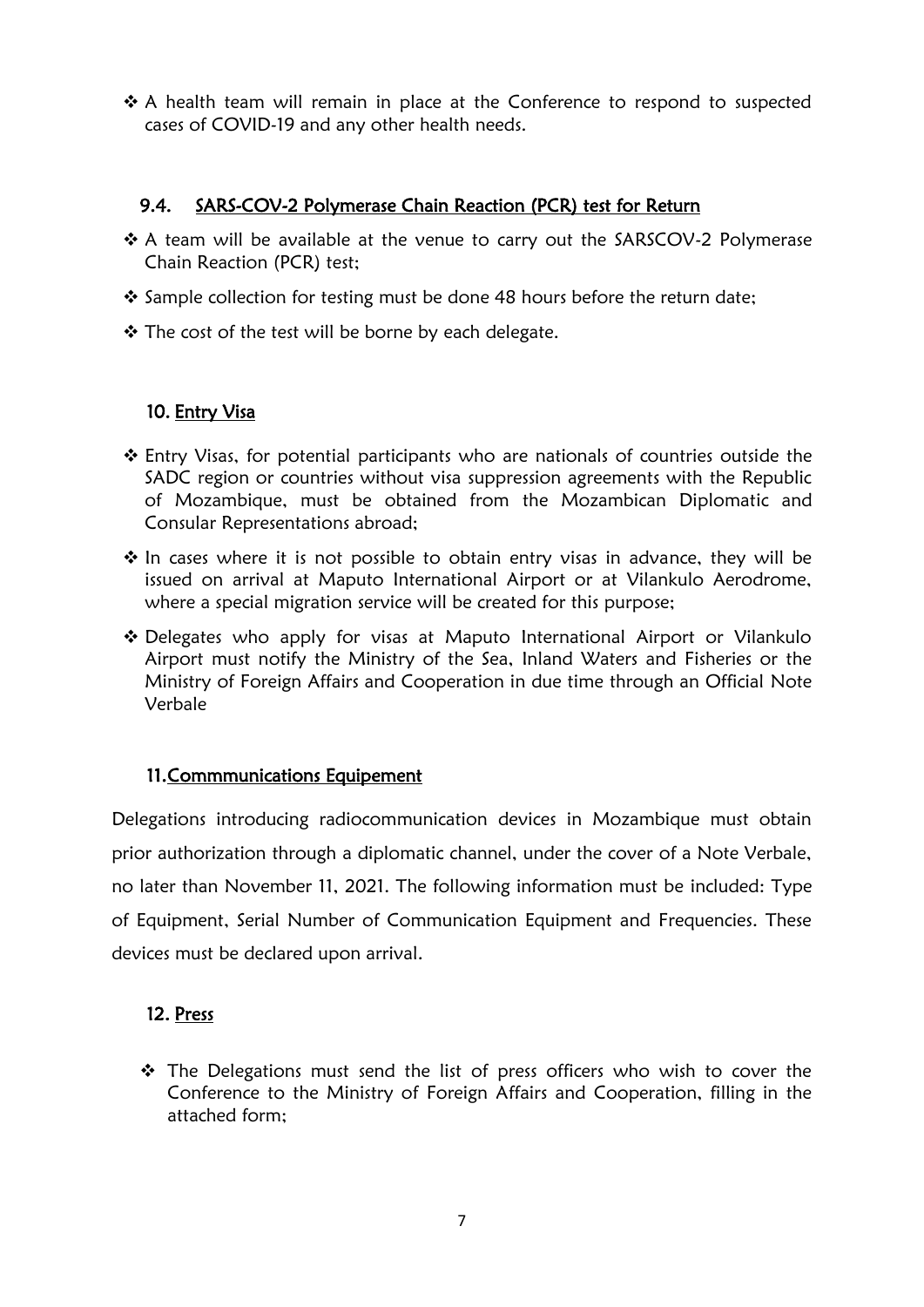- $\cdot$  In the same scope, the request for the use of audiovisual material in Mozambique must be attached to the aforementioned documents, together with a detailed list of the respective instruments;
- ◆ A room with internet connection and other necessary conditions for journalistic activity will be available at the event venue;
- $\triangle$  The necessary conditions for covering the Conference will be created For journalists;
- $\div$  For more information, here are the contacts of those responsible for the area in Mozambique: Dr. Mendes José, Director of Information and Communication at GABINFO, mobile: +258843454000, e-mail: [mendes@mmutenda.com](mailto:mendes@mmutenda.com) and dr. Tunia Macuácua, cell: +258841060226/258829884677, email: [tuniasabete@yahoo.com.br](mailto:tuniasabete@yahoo.com.br)

#### <span id="page-7-0"></span>13. Working Languages

 $\triangle$  The working languages of the Growing Blue Conference will be Portuguese and English. Thus, simultaneous interpretation services between these languages will be made available.

#### <span id="page-7-1"></span>14. General Information

#### 14.1. Telecommunications

The following mobile telephone service providers are available in Mozambique: TMCel, Vodacom and Movitel.

Mobile service providers also provide Internet access and mobile SIM cards are widely available. However, all SIM card users/buyers in Mozambique must, by law, be registered for activation. The SIM card can be registered at the point of purchase. A copy of the identity card, such as national identification or passport, will be required.

#### 14.2. Banking Services and Currency

The currency unit is the Metical (MZN). Exchange rates are subject to fluctuations. Currently, 1 USD is approximately equivalent to 63.00 Mts.

Banking hours are from 9:00 am to 3:00 pm on weekdays and from 9:00am to 1:00pm on Saturdays. Banking services are available at all commercial banks. Local and regional banks have agreements with a variety of credit card networks. Exchange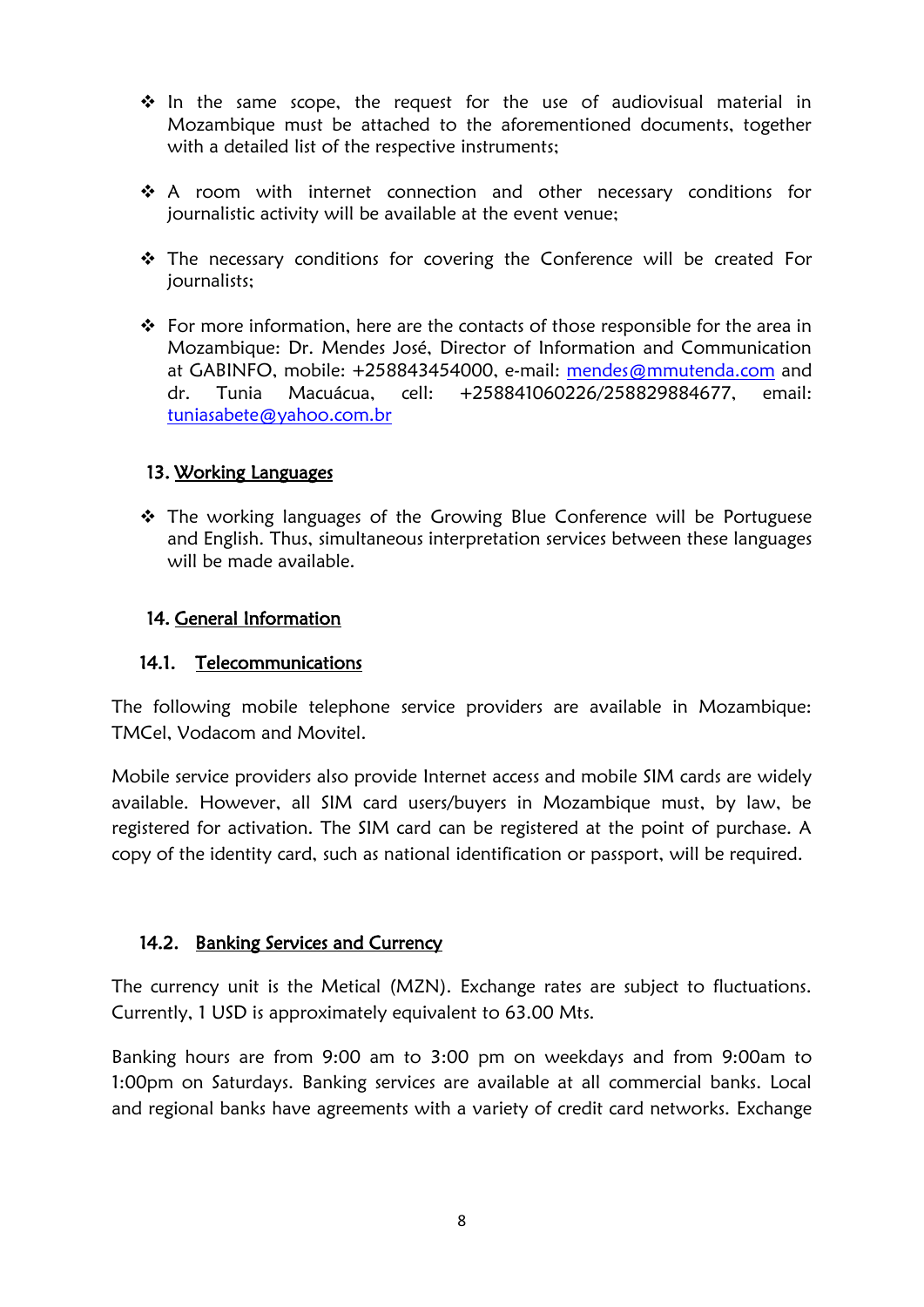facilities are available at most branches of the main banks in Mozambique and at foreign currencies exchange bureaus.

#### 14.3. Climate

On the dates of the Conference, the following temperatures are foreseen:

Vilankulo: maximum 34°C and minimum 22°C;

Maputo: maximum of 36°C and minimum of 22°C.

#### 14.4. Time

The time in Mozambique is GMT/UTC + 2 hours - Standard time.

#### 14.5. Electricity

In Mozambique, electrical plugs and sockets use two pins, the standard voltage being 220V.

#### <span id="page-8-0"></span>15. Contacts

#### 15.1. CIGENI

#### a) General coordination

Mr. Francisco Neto Novela, Permanent Secretary, Ministry of Foreign Affairs and Cooperation

Cell phone: : +258 82 852 4590

E-mail: [novelafrancisco@yahoo.com.br](mailto:novelafrancisco@yahoo.com.br)

Mr. Riduan Ismael Adamo, Deputy Head of State Protocol, Ministry of Foreign Affairs and Cooperation – Internal Area

Mobile: +258 82 85 75 950 / +258 87 85 75 950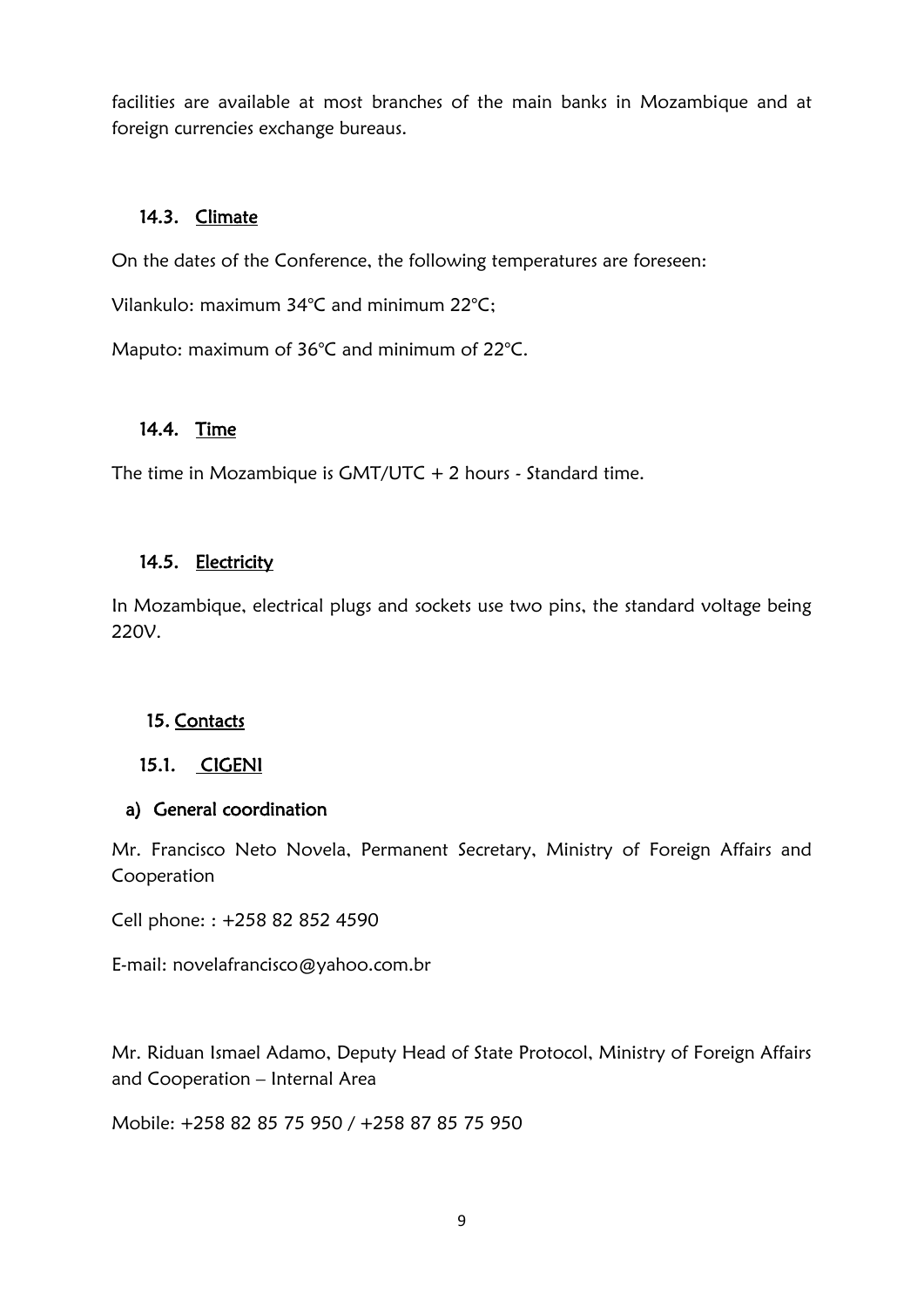E-mail: [r.adamo@pr.gov.mz](mailto:r.adamo@pr.gov.mz)

#### b) Coordination of Liaison Officers

Mr. Sulemane Haje, Head of Department, State Protocol Office, Ministry of Foreign Affairs and Cooperation

Mobile: +258 82 464 2150

Email: [manehaje@gmail.com](mailto:manehaje@gmail.com)

#### c) Accreditation

Edgar Chipepo

Mobile Phone +258 84 423 2122

Email: [ejc@ndd.co.mz](mailto:ejc@ndd.co.mz)

#### d) Accommodation

Ms. Telma Sono Rassul, Director of Classification and Training Services at the National Tourism Institute.

Mobile Phone: +258 82 681 2092

Emai: [telmavsono@yahoo.com.br](mailto:telmavsono@yahoo.com.br)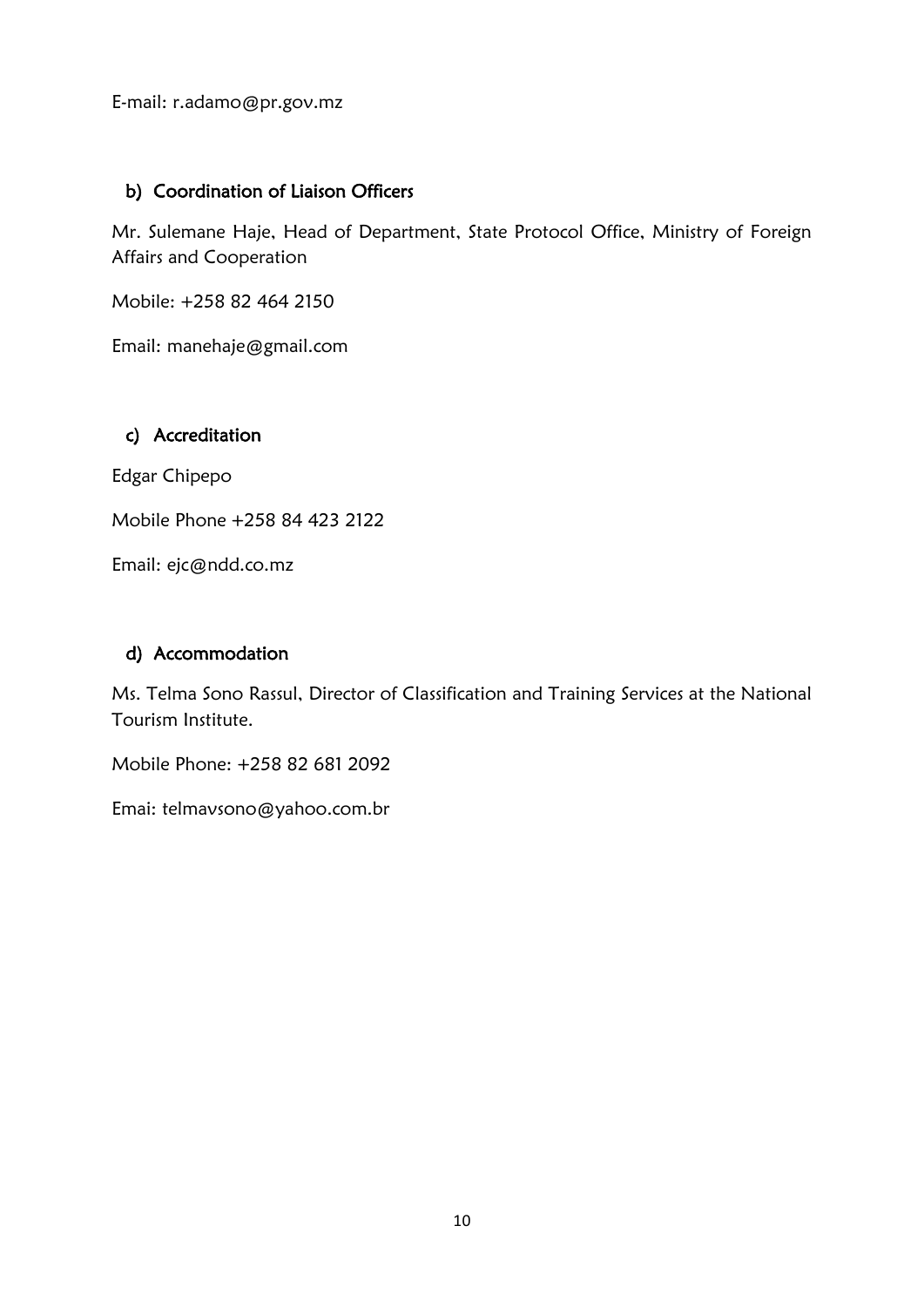

#### **REPUBLICA DE MOÇAMBIQUE**

#### **Gabinete de Informação**

(المحدد )) المحدد (1) المحد (1) المحدد (1) المحدد (1) المحدد (1) المحد (1) المحدد (1) المحدد (1) المحدد ال

#### **FICHA DE ACREDITAÇÃO PARA JORNALISTAS**

#### **MEDIA ACCREDITATION FORM**

*FAVOR REMETER ESTA FICHA AO / Please send this form to:* 

#### **Gabinete de Informação**

**Av. Francisco Orlando, 780, Maputo, Moçambique, Telefone: (258-1) 49 10 87 / Fax: 49 02 09/492386, E-mail: [gabinfo.dic@gmail.com](mailto:gabinfo.dic@gmail.com)**

Por favor preencher em letra de imprensa / Please type or fill in block letters

| 1. NOME COMPLETO / Full Name                                                                                                                                  |
|---------------------------------------------------------------------------------------------------------------------------------------------------------------|
| 2. DATA DE NASCIMENTO / Date of Birth / / /                                                                                                                   |
| 3. LUGAR E PAIS DE NASCIMENTO / Place and Country of birth______________________                                                                              |
|                                                                                                                                                               |
|                                                                                                                                                               |
| 6. NACIONALIDADE DO PASSAPORTE / Nationality of the Passport____________________                                                                              |
|                                                                                                                                                               |
| 8. JORNALISTA / Jornalist________OPERADOR DE CÂMARA / Camera Operator___________<br>OPERADOR DE SOM / Sound operator_____TÉCNICO /Technician______FOTOGRAFO / |
| 9. NOME DO ÓRGÃO DE INFORMAÇÃO / Name of the News                                                                                                             |
| 10. IMPRENSA / Press____TV / TV_____RADIO / Radio______                                                                                                       |